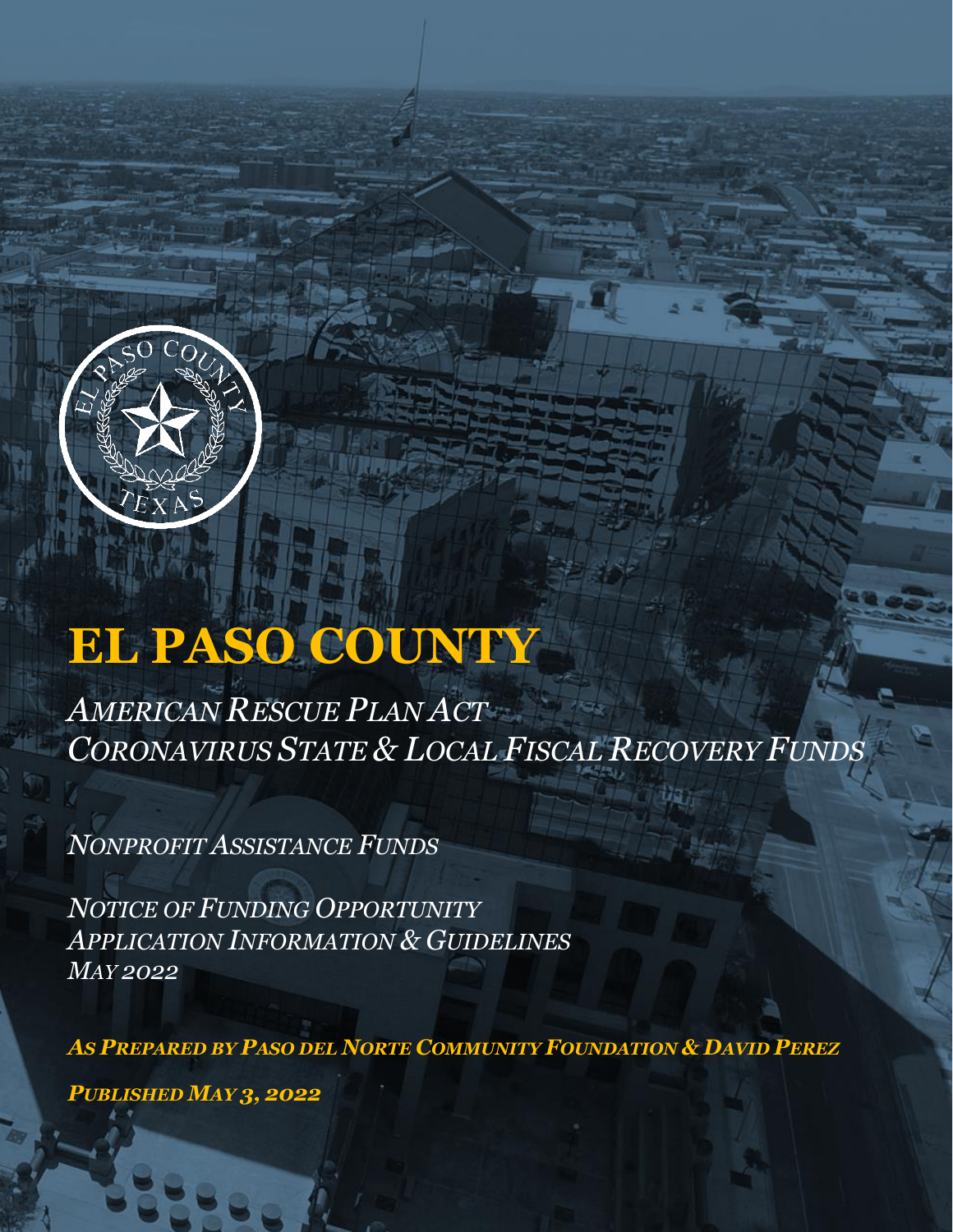#### **TABLE OF CONTENTS**

| <b>BACKGROUND</b>                                          | $\mathbf{1}$            |
|------------------------------------------------------------|-------------------------|
| <b>ELIGIBILITY</b>                                         | 3                       |
| <b>PROPOSAL REVIEW</b>                                     | 4                       |
| <b>SELECTION CRITERIA CATEGORIES</b>                       | 4                       |
| <b>TECHNICAL ASSISTANCE</b>                                | $\overline{\mathbf{5}}$ |
| ORGANIZATIONAL ASSESSMENT                                  | $\overline{\mathbf{5}}$ |
| <b>NOTICE OF DISPOSITION</b>                               | $\overline{\mathbf{5}}$ |
| <b>INSTRUCTIONS AND REQUIREMENTS FOR COMPLETION OF THE</b> |                         |
| <b>PROPOSAL</b>                                            | $\overline{\mathbf{5}}$ |
| <b>SUBMISSION INSTRUCTIONS</b>                             | 7                       |
| <b>CONTACT INFORMATION</b>                                 | 8                       |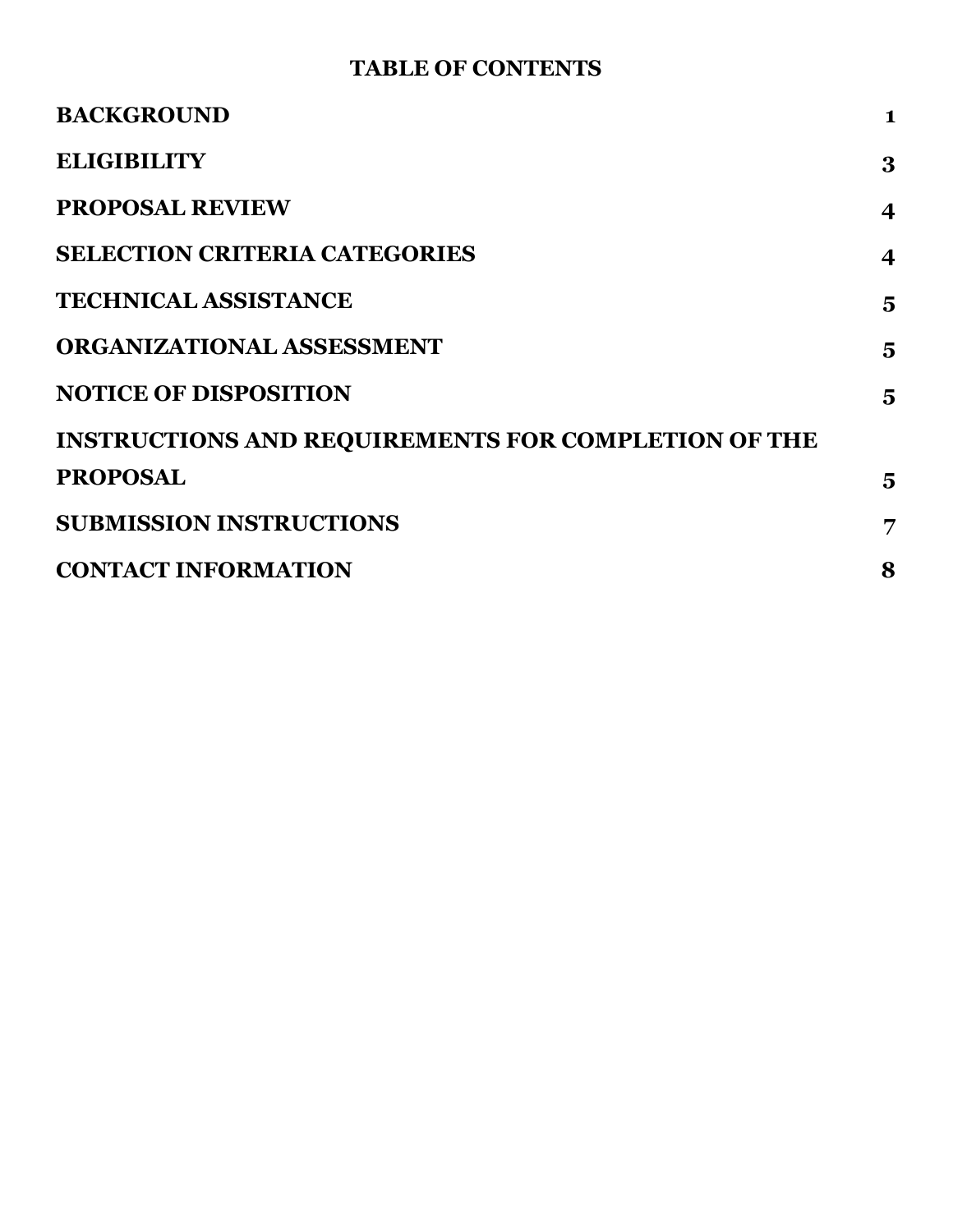#### **Notice of Funding Opportunity**

#### **Deadline for applications: June 17, 2022, 5:00 PM**

#### **Funding Range: \$100,000 to \$1 Million**

## <span id="page-2-0"></span>*Background*

The \$1.9 trillion American Rescue Plan Act (ARPA) was signed into law by President Joseph Biden on March 11, 2021, and intended to combat the public health and economic impacts of COVID-19. Part of these funds was set aside as Coronavirus Local Fiscal Recovery Funds (CSLFRF). This one-time \$350 billion federal program provided counties nationwide with \$65.1 billion in direct and flexible funding. As a result, the following entities in the Paso del Norte region received funding:

- El Paso County: \$163 million
- City of El Paso: \$154 million
- Dona Ana County: \$42.4 million
- Las Cruces, NM:  $$24.8$  million
- Regional Municipalities
- Independent School Districts

El Paso County (County) has taken multiple steps to ensure these funds are appropriately spent:

|           | March 11, 2021 -      | American rescue plan act signed into law                                                     |
|-----------|-----------------------|----------------------------------------------------------------------------------------------|
|           | April 1, 2021 –       | County administration initiates an internal call for projects                                |
|           | April 27, 2021 –      | Commissioners' Court (Court) provides initial direction to<br>staff to structure ARPA CSLFRF |
|           | May 17, $2021 -$      | County submits ARPA application to US Treasury                                               |
|           | September 9, $2021 -$ | Internal requests receive a request for info (Tier I) or notices<br>of denial (Tier III)     |
|           | August $2021 -$       | Action to fund University Medical Center operating expenses<br>and County Health & Life Fund |
| $\bullet$ | June to July 2021 $-$ | Action to fund SO CIT, PdNHF, PPE Needs, and water<br>infrastructure projects                |
|           | June 3, $2021 -$      | Staff receives updated general direction from Court to<br>structure ARPA CSLFRF              |
|           | September 20, 2021 –  | Court signs ARPA agreement with US Treasury                                                  |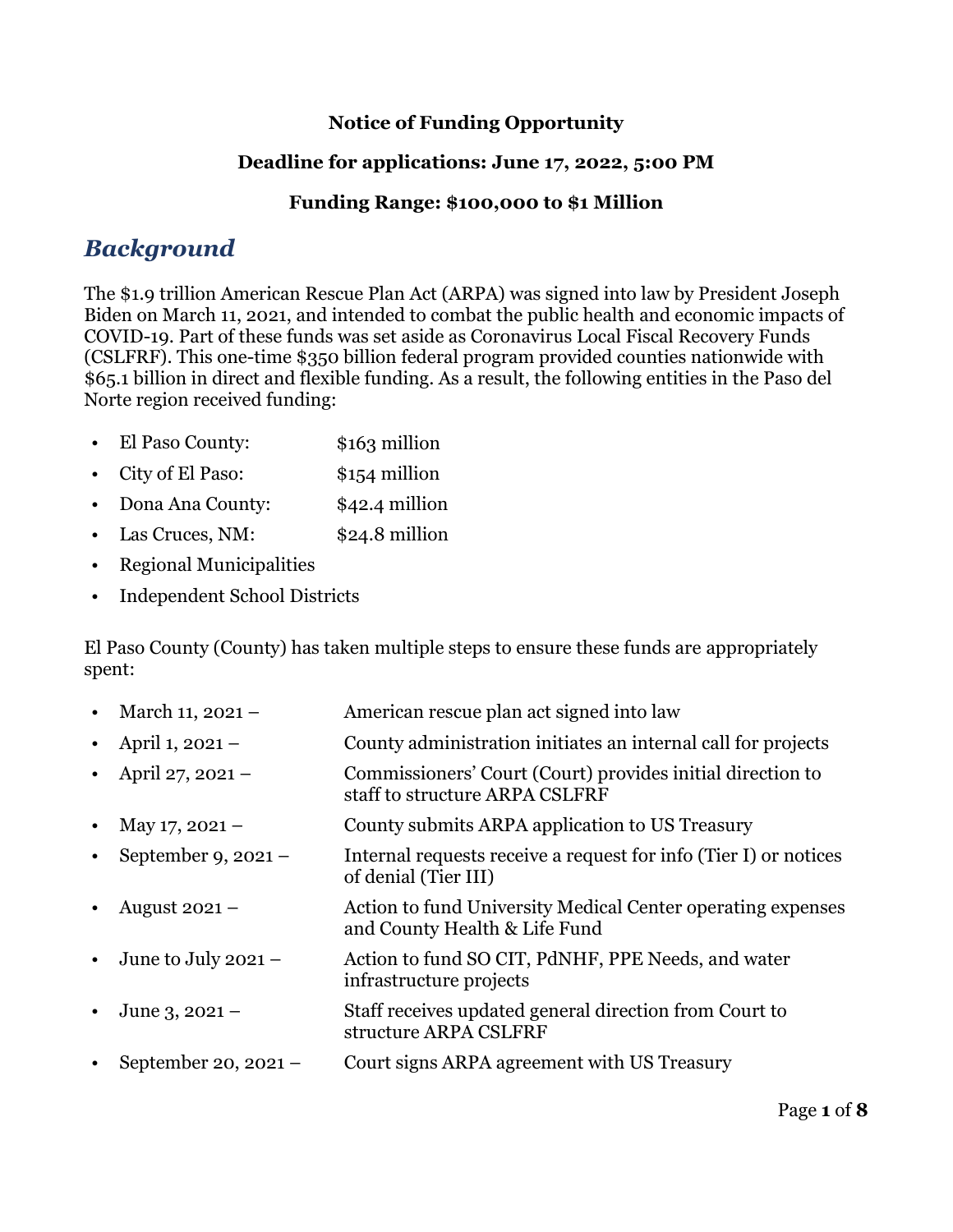- October 25, 2021 Court adopts the portfolio
- January 10, 2022 Staff begins formal work on listening sessions and non-profit technical assistance

The County adopted an ARPA portfolio in October 2021 to spend the \$163 million in funding. The County has already strategically invested the funds in the following areas:

| $\bullet$ | Public health                                                                   | \$69.7 million (39%)    |
|-----------|---------------------------------------------------------------------------------|-------------------------|
|           | <b>University Medical Center</b><br>$\circ$                                     | \$34.7 million          |
|           | County Facility Construction and Modernization<br>O                             | $$15.6$ million         |
|           | Crisis Intervention Team Expansion in Sheriff's Office<br>$\circ$               | $$3.5$ million          |
| $\bullet$ | Critical infrastructure & community development                                 | $$55.6$ million $(34%)$ |
|           | First Time Water & Wastewater Projects<br>$\circ$                               | \$34 million            |
|           | <b>Re-Entry Center</b><br>$\circ$                                               | \$10 million            |
|           | <b>Broadband Infrastructure</b><br>$\circ$                                      | \$8 million             |
| $\bullet$ | Economic recovery                                                               | $$21.6$ million $(13%)$ |
|           | County Economic Recovery Programs (Loan Forgiveness &<br>$\circ$<br>Assistance) | \$9.7 million           |
|           | Non-profit Assistance via Notice of Funding Opportunity<br>$\circ$              | \$9.7 million           |
|           | Workforce Solutions Borderplex (Childcare & Workforce<br>$\circ$<br>Training)   | \$1.9 million           |
| $\bullet$ | Operational support                                                             | \$9.5 million (10%)     |
|           | <b>Public Safety Pandemic Staffing Needs</b><br>O                               | $$5.2$ million          |
|           | Space Sanitization & Planning<br>$\circ$                                        | $$1.5$ million          |
| $\bullet$ | Administrative support                                                          | \$6.6 million (4%)      |
|           | <b>Fund Balance (Emergency Reserves)</b><br>$\circ$                             | \$3.1 million           |
|           | <b>Staffing &amp; Support Services</b><br>$\circ$                               | \$2.7 million           |

The County set aside ~\$9.7 million to support non-profits and other entities in El Paso County. The County contracted with the Paso del Norte Community Foundation (PdNCF) to help facilitate the development, review, and recommendations related to this NOFO. Eligible organizations are invited to submit an application through the Foundation's online grant system.

The County has the discretion to use the Fiscal Recovery Funds in the ways that best suit the needs of El Paso County constituents, as long as such use fits into one of the four statutory categories as outlined in the [Compliance and Reporting Guidance: State and Local Fiscal](https://home.treasury.gov/system/files/136/SLFRF-Compliance-and-Reporting-Guidance.pdf)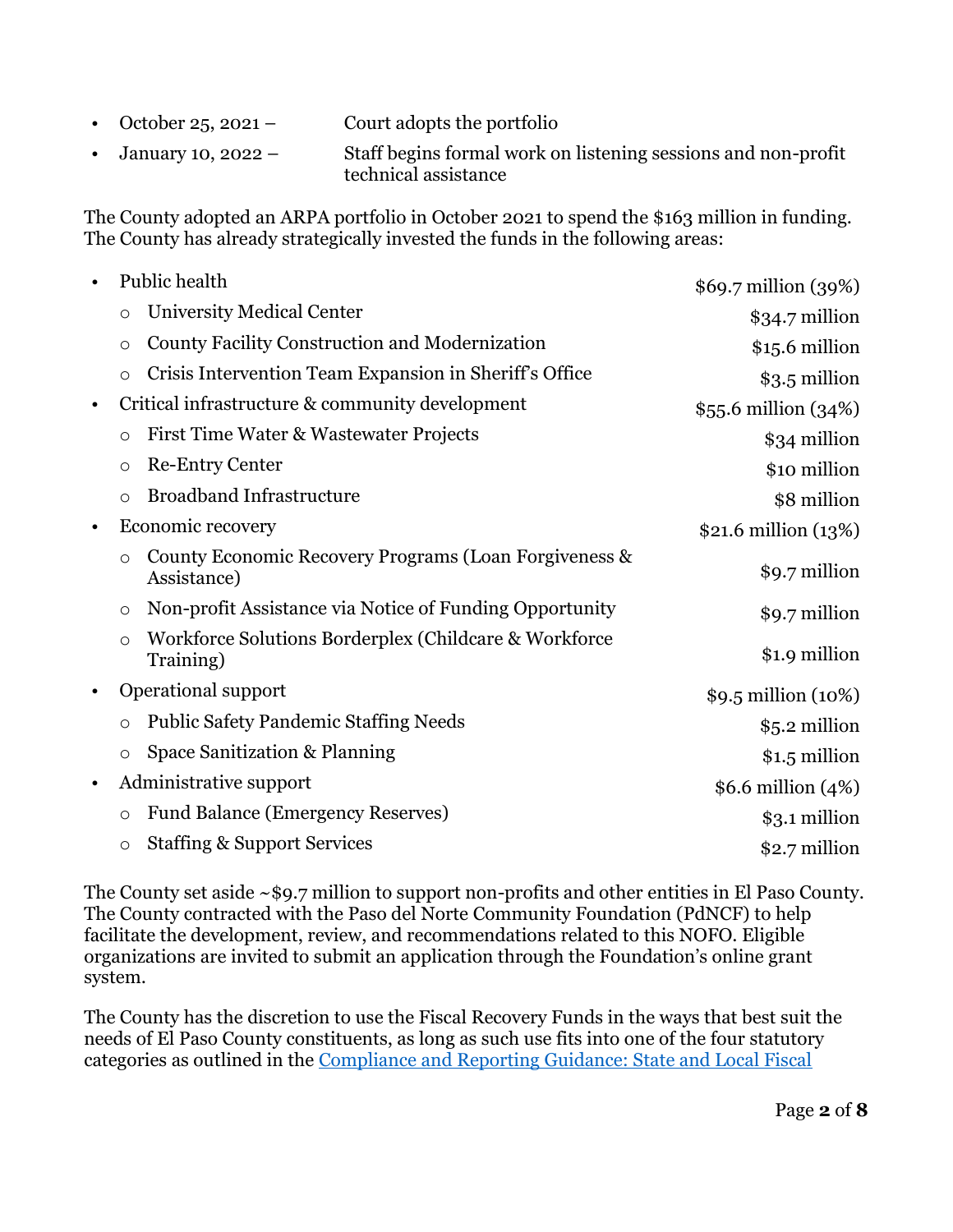[Recovery Funds Manual](https://home.treasury.gov/system/files/136/SLFRF-Compliance-and-Reporting-Guidance.pdf) published by the United States Department of the Treasury (US Treasury).

The US Treasury's [Final Rule](https://home.treasury.gov/system/files/136/SLFRF-Final-Rule.pdf) may be of interest to some applicants. The County's responsibility is to ensure all Fiscal Recovery Funds are used in compliance with the requirements outlined in the Final Rule with future guidance from the US Treasury. This will require recipients of ARPA funding to comply with reporting standards, which will be established between the recipient and the County.

To best inform the Commissioners Court on the use of the funds set aside for non-profit organizations and entities, a planning process was undertaken in early 2022. Planning tasks included:

- Benchmark Report
- Four Community Listening Sessions
- Online survey
- Emailed comments
- Commissioner one-on-ones
- Court Working session

Generally, funding awards through this program will range from **\$100,000 to \$1 million** for each recipient to be disbursed over the course of an estimated 2-year period. The total allocation for this program is approximately **\$9,700,000**.

# <span id="page-4-0"></span>*Eligibility*

Eligible applicants include:

- 501(c)3 public charities and 501(c)19 organizations headquartered in El Paso County;
- Faith-based organizations providing social services to the broader community in El Paso County; and
- Government and quasi-governmental entities in El Paso County that have not received CSLFRF funds directly from the state or federal government.
- Organizations must be incorporated before March 1, 2020.

Please note that organizations can receive ARPA funding from multiple sources, but the funding cannot be duplicative. Requests may not be duplicative of funding received through the Paycheck Protection Program (PPP), Economic Injury Disaster Loan emergency advance program (EIDL), other CARES Act, or ARPA-sourced funding.

Ineligible applicants include:

- Individuals
- State or federal government agencies
- Schools and universities.
- Government agencies that already received CSLFRF funding directly from a state or the federal government
- For-profit organizations or businesses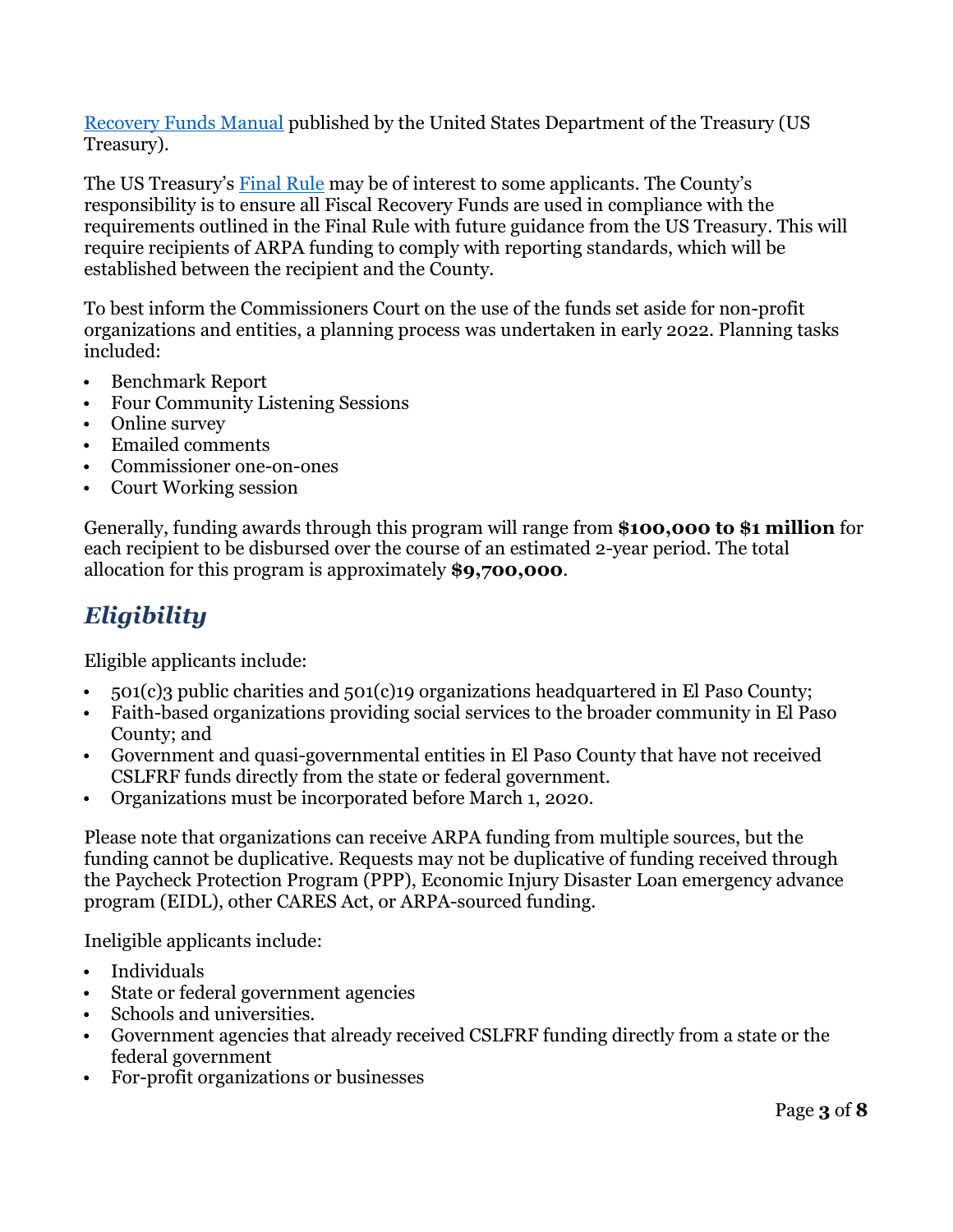- Private non-profit organizations existing primarily to benefit their membership
- Organizations headquartered outside of El Paso County

All interested organizations are invited to attend a virtual application information session scheduled for May 13, 9:00 AM. The workshop will provide a space to answer any questions potential applicants have about the application process. Please register on Eventbrite: https://bit.ly/3vuifUr. You may also email Foundation consultant David Perez at [davipere@hotmail.com](mailto:davipere@hotmail.com) for help with registration.

## <span id="page-5-0"></span>*Proposal Review*

Each proposal will be reviewed according to the selection criteria found in this NOFO. An independent review team, including El Paso County staff, will carefully evaluate all proposals and, if questions arise, Mr. Perez will contact the proposing agency. The review team will recommend proposals to the Commissioners Court, and the Commissioners Court will make all funding decisions.

El Paso County is the only organization authorized to modify, amend, alter, or withdraw requirements, terms, or conditions of the NOFO and any agreement awarded. The Foundation and consultant, Mr. Perez, may clarify points of this NOFO.

Organizations may submit only one proposal. If more than one proposal is submitted, only the first one submitted will be considered.

Applicants may not contact any elected member of El Paso Commissioners Court or their staff about this grant opportunity after the release of the NOFO. Applicants attempting to contact or lobby any member of the Commissioners Court or their staff regarding the NOFO may be penalized in the review or award of their application or disqualified. Members of the Court who are contacted will disclose the lobbying effort to County staff and direct the applicant to this NOFO for appropriate persons to contact.

## <span id="page-5-1"></span>*Selection Criteria Categories*

- Capacity to manage the grant and deliver the program
- Project specifics, including relatedness to COVID, goals, and type of project
- Service areas
- **Sustainability**
- Collaboration and partnership
- Budget, including leveraged and in-kind costs

Each proposal will be read and evaluated by each review team member. Proposals will be shared with El Paso County, review team members, and the support team. The review process will be guided by this NOFO, which is approved by El Paso County. In the case of a site visit or the applicant's answers to questions by the review team, such information may also be considered. Information in the public domain about a specific program or organization may also be considered during the evaluation process.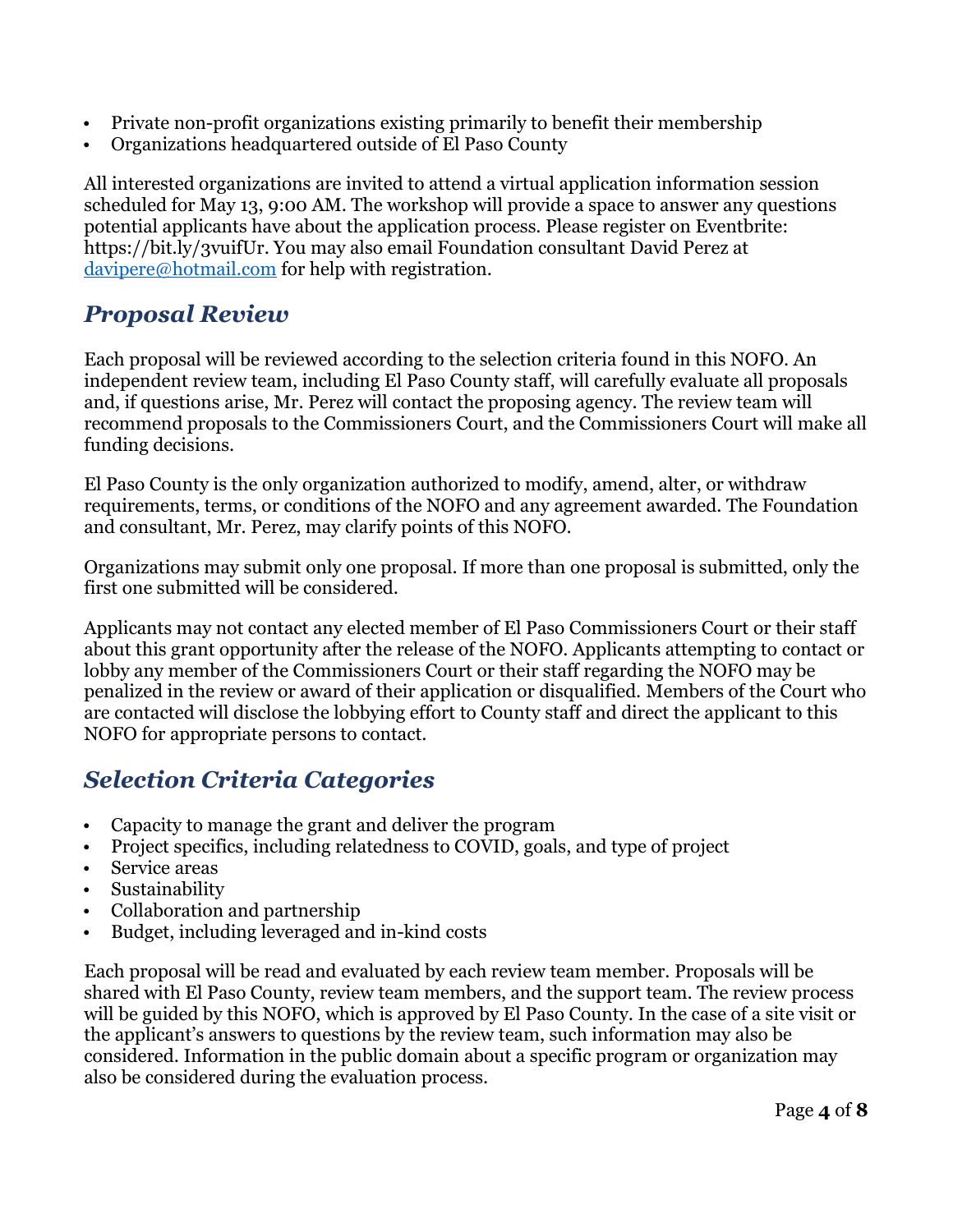The Foundation will collect proposals through its online grants system. Agencies will receive a receipt after submitting a proposal to document the submission. If you do not receive a receipt, please contact Claudia Perez, [cperez@pdnfoundation.org,](mailto:cperez@pdnfoundation.org) at the Foundation. Foundation staff will compile the proposals and check non-profit status. Mr. Perez may contact applicants regarding the submission. The review team may recommend funding part of a proposal or recommend an adjusted budget. Recommendations will be made to El Paso County Commissioners Court for their final funding decisions.

## <span id="page-6-0"></span>*Technical Assistance*

Applicants may contact Mr. David Perez, Foundation Consultant, at *davipere@hotmail.com* for questions about the NOFO or application process. Questions regarding online proposal submission may be addressed to Claudia Perez at [cperez@pdnfoundation.org.](mailto:cperez@pdnfoundation.org) General questions about ARPA may be directed to [ARPA@epcounty.com.](mailto:ARPA@epcounty.com)

Applicants may not contact any elected member of El Paso Commissioners Court or their staff about this grant opportunity after the release of the NOFO. Applicants attempting to contact or lobby any member of the Commissioners Court or their staff regarding the NOFO may be penalized in the review or award of their application or disqualified. Members of the Court who are contacted will disclose the lobbying effort to County staff and direct the applicant to this NOFO for appropriate persons to contact.

## <span id="page-6-1"></span>*Organizational Assessment*

Applicants are subject to an in-depth assessment of operational and fiscal capacity as part of the final approval process. Competitive organizations will have a history of managing government funding, a clean audit, a functional Finance Committee of the Board, the ability to meet all necessary reporting requirements, and otherwise demonstrate a capacity to manage funds and complete the proposed program.

# <span id="page-6-2"></span>*Notice of Disposition*

El Paso County staff will notify applicants selected for funding and coordinate to complete all necessary paperwork for the financial award. Likewise, the County will notify applicants not selected for funding.

# <span id="page-6-3"></span>*Instructions and Requirements for Completion of the Proposal*

Please prepare the proposal according to the following instructions and requirements. The proposal narrative must be ten or fewer pages in length and may be single-spaced; the cover sheet, attachments, and the budget do not count against the page length. The proposal must use a legible font and have page numbers. Submit one original proposal with all required supporting documents through the online grants system. Proposals may not be considered for funding if submitted after the due date and time. Combine items 1-8 in a single pdf.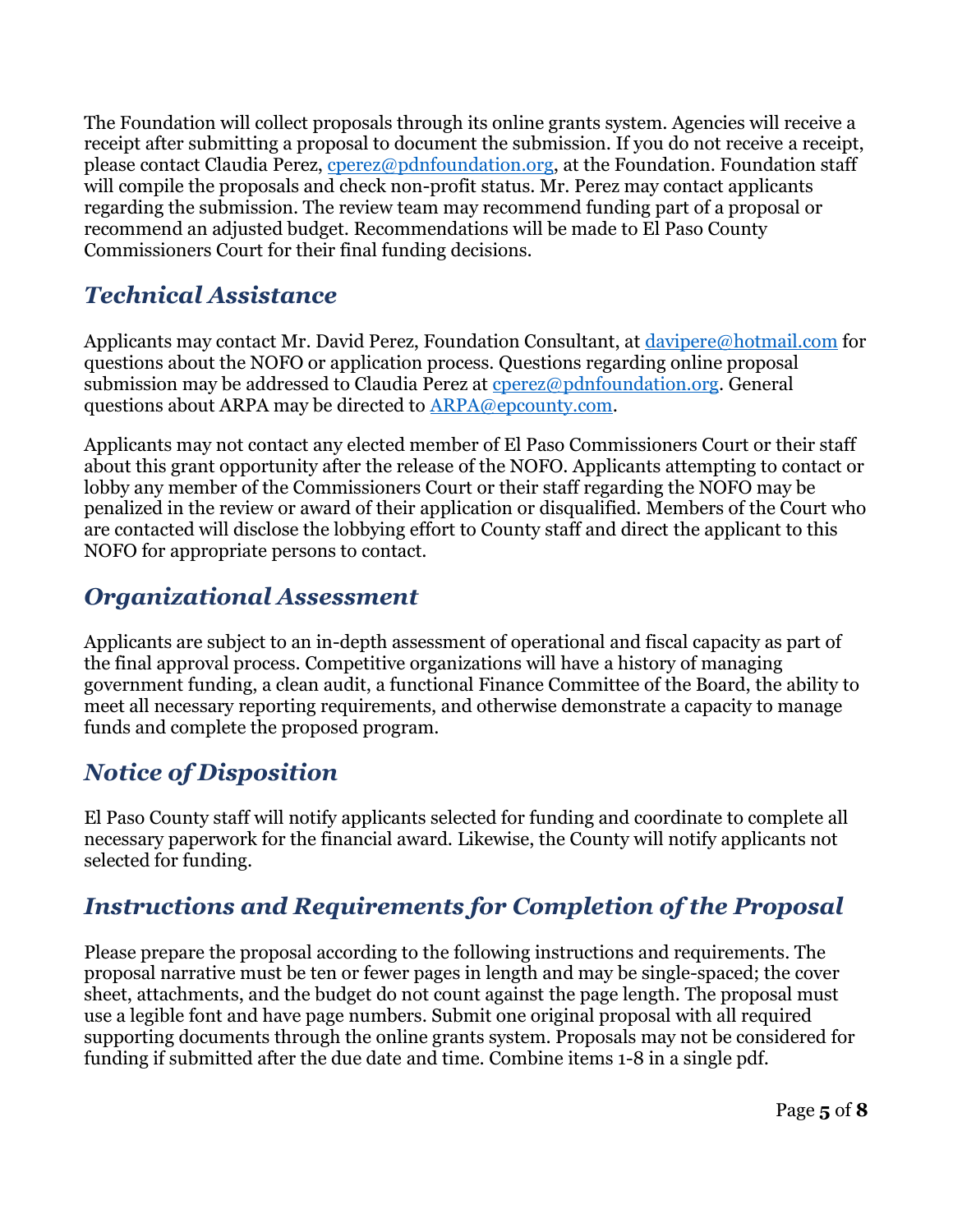- 1. **Grant Application Cover Sheet**: Complete the grant application cover sheet. Combine the cover sheet with the 10-page grant application, the budget, and all letters of support in a single pdf. The cover sheet does not count against the page limit.
- 2. **Maximum one-page organizational summary**. Address the organization's history, including year established, experience with government funding or projects (include the number of government funds managed last year), and capacity to manage and report on funding, including any related accounting training. Also, address the capacity to implement the proposed program and if the program is new or an existing core program. Mention any cross-training of staff that may provide a safeguard for both accounting/reporting and program functions. The County seeks assurance of systems and controls to manage and spend the ARPA funds.
- 3. **Maximum two-page explanation of program need related to COVID**. In this section, the County seeks to understand the need for the proposed program, how it relates to COVID and the County's mission and [strategic plan.](https://performance.envisio.com/dashboard/elpaso20191073) Health and safety along with programs for community assistance are a priority; career training is also a priority.
- 4. **Maximum six-page narrative describing the proposed work**. The County seeks to understand short and long-term goals plus how the program will be implemented and monitored. This section may include: the goal(s) for the proposed work; how the goals align with the County's mission or [strategic plan;](https://performance.envisio.com/dashboard/elpaso20191073) a description of the strategy to reach the goals; a proposed timeline; areas of the County where the program will be offered; a basic program monitoring plan; and staffing for the proposed work.
- 5. **Maximum one page on sustainability**. Explain how the program will make a sustainable change or itself be sustained. Consider the following question for this section: "If the County cannot provide the funding requested, how can this project start in a limited capacity?"
- 6. **Letters of support and collaboration**. If the proposal involves collaboration, please upload letters of support indicating a willingness for specific support or collaboration. These do not count against the 10-page maximum.
- 7. **Proposed and categorized program budget**. Download the budget template from the PdNCF website at www.pdncf.org. Use the template to prepare a budget. This will consist of the grant request, which is the ARPA funding requested from the County; in-kind funds, which are funds or the value of space or services provided by the applying organization; and leveraged resources, which are funds or values of space or services provided by a partner organization. The request, in-kind, and leveraged resources total to the program budget. Include a narrative explaining the budget line items. The budget narrative does not count against the 10-page maximum but may not exceed one page.

The budget narrative must address any other CSLFRF, especially ARPA or CARES funding received by the applicant, even if such funding was indirect or tangential. The budget template will auto-calculate a 10% Indirect Cost. Expenses must be incurred in response to the COVID pandemic or its negative impacts. They must be incurred during the period that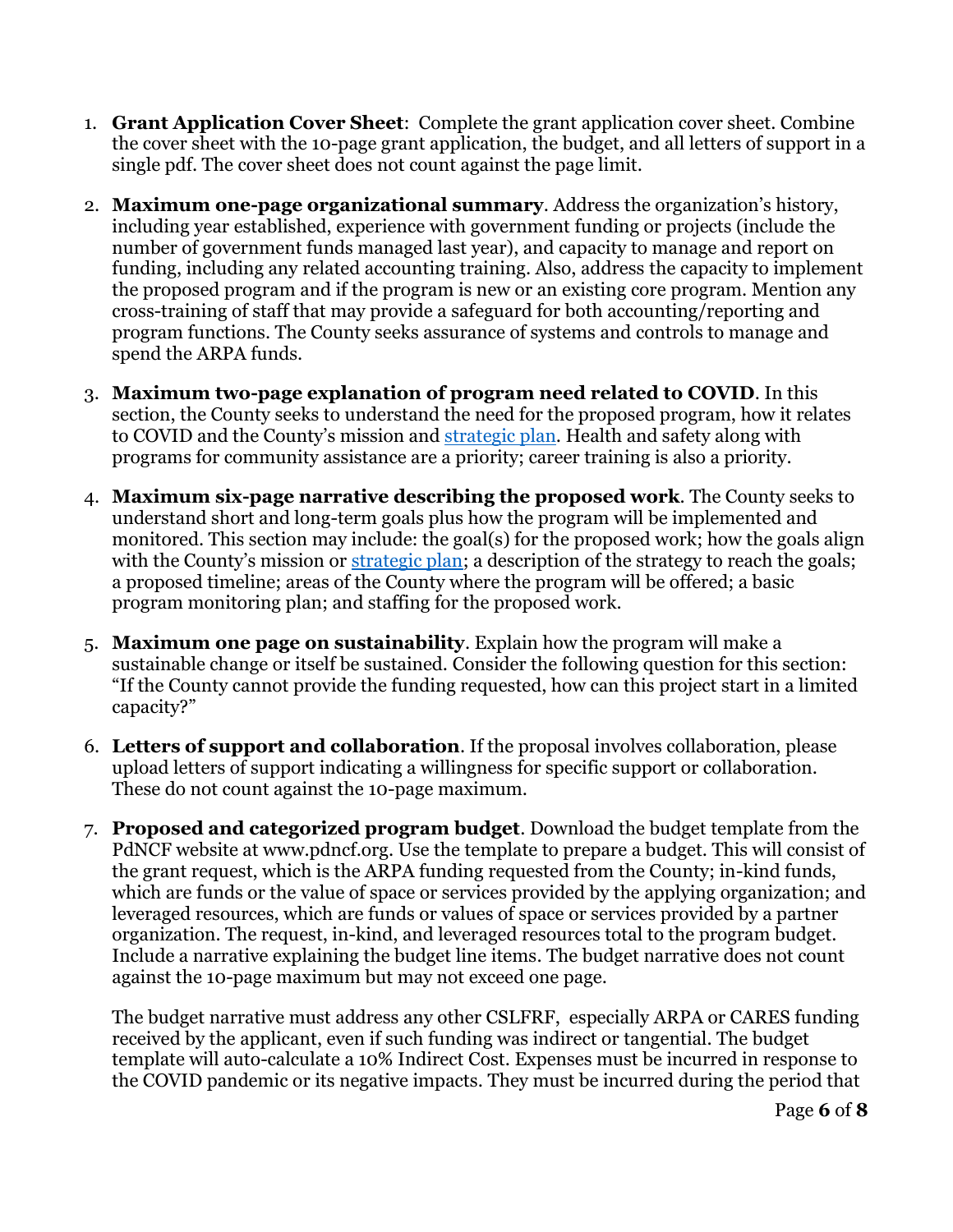begins and ends as stipulated in the final agreement with El Paso County. Generally, all funds must be obligated or encumbered by the grantee by December 31, 2024, or as agreed to with the County. Project funding must be spent by December 31, 2026, or as agreed to with the County. Grantees must return any funds not obligated or expended for eligible uses as agreed to in the final contact with the County. The County will make the final determination regarding the project duration and performance period for those projects selected for funding.

- 8. **Organization information form**: Download, complete, and sign the organization information form. Add this form as the last page of the combined proposal. It does not count against the 10-page maximum.
- 9. **Organization documents**: Applicants must provide the following, where applicable and available, in separate uploads:
	- 1. Self-Assessment Survey;
	- 2. Subrecipient Information Form;
	- 3. Corporate filing documentation evidencing not-for-profit charitable or government status with legal entity's name;
	- 4. a list of the board of directors or other governing body;
	- 5. copy of or, if only electronic, link to the organization's annual report;
	- 6. copy of the organization's strategic plan;
	- 7. the organization's tax return if gross receipts are greater than \$25,000.00 per year;
	- 8. most recent financial audit and any management letter.

## <span id="page-8-0"></span>*Submission Instructions*

Applicants are encouraged to log into the online grants management account at www.pdncf.org if interested in submitting a proposal. Here applicant organizations can update organization information or establish a new grants account.

Refer to the [Frequently Asked Questions document](https://docs.google.com/document/d/1BEBvEgJJCCoLaNK9PVJB_Fx7ESb0SYb1/edit?usp=sharing&ouid=116591831585384549873&rtpof=true&sd=true) (FAQ). This document provides answers to questions regarding eligibility, the application process, funding preferences, and more. Submit additional questions or points for further clarification to David Perez at [davipere@hotmail.com.](mailto:davipere@hotmail.com) The County and Foundation will review submitted questions and the FAQ may be updated. Applicants wanting access to the updated FAQ are asked to submit their name and email to David Perez with this request. The updated FAQ will be distributed weekly by Mr. Perez to this email list until June 17, 2022.

When the ARPA application is ready, log into the organization's online account at [www.pdnfoundation.org](http://www.pdnfoundation.org/) to upload the application and support documents. Applications can be saved in the online grants system and organizations can return as often as needed to modify the application. After completing the proposal, be sure to hit the SUBMIT button. Once an application is submitted the application cannot be further modified. The online grants system will close on June 17, 2022, at 5:00 PM.